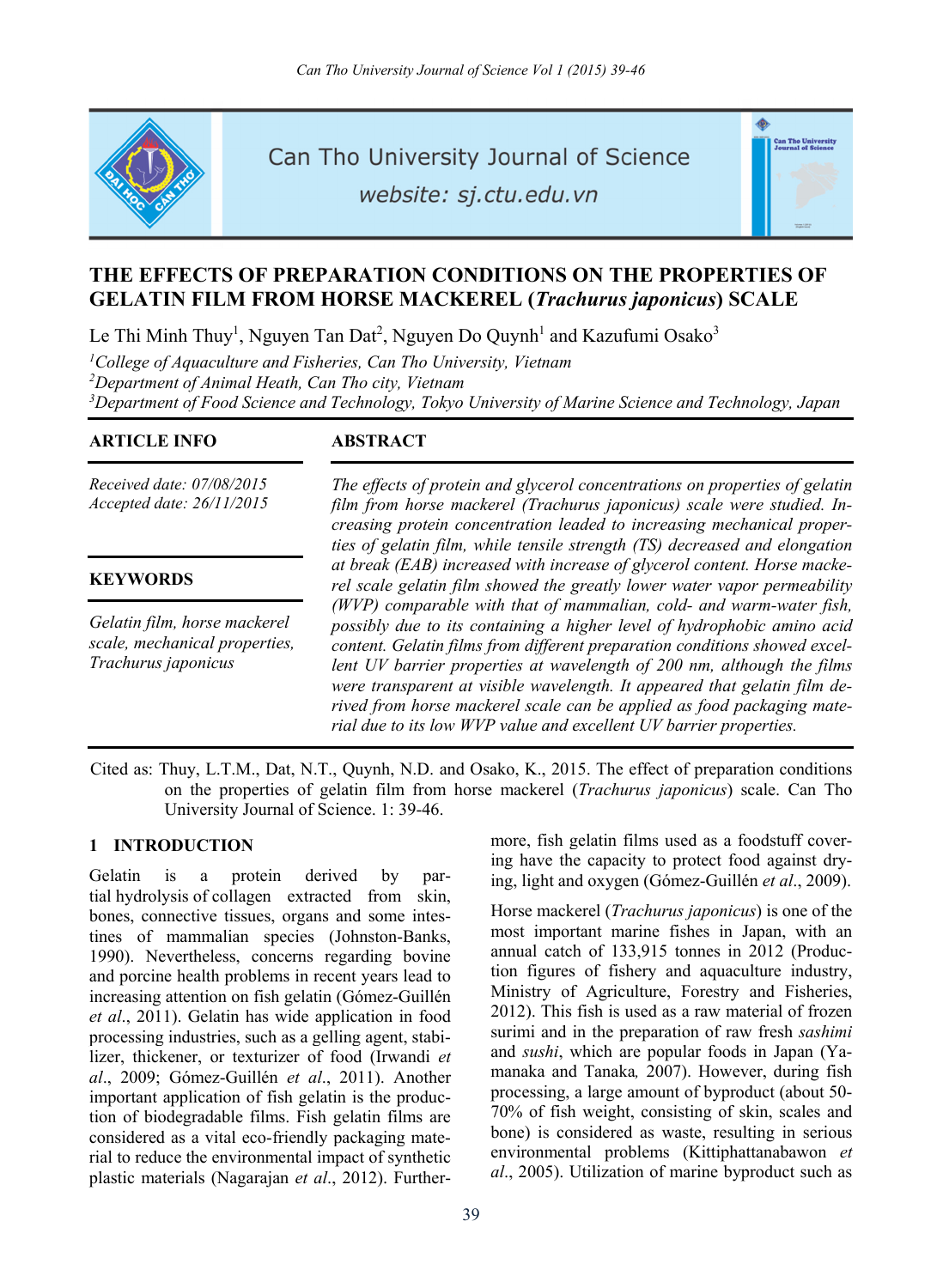fish scales, as a raw material in gelatin production, represents a potential strategy to can reduce the environmental pollution, and on the other hand can help to improve the value of fish product.

Fish gelatin films from the skin of brownstripe red snapper and bigeye snapper (Jongjareonrak *et al*., 2006), blue shark (Limpisophon *et al*., 2009), Nile perch (Muyonga *et al*., 2004), halibut (Carvalho *et al*., 2008), tuna (Gómez-Guillén *et al*., 2007), trout (Kim and Min*,* 2012) and cuttlefish (Hoque *et al*., 2011) were prepared and characterized. However, little information is available on gelatin films made from fish scales, except the reports on lizard fish (Wangtueai *et al*., 2010) and grass carp (Zhang *et al*., 2011) scale gelatin films. Thus, the purpose of this study was to develop edible gelatin films by exploring the effects of protein and glycerol concentrations on formed gelatin film from horse mackerel (*Trachurus japonicus*) scale.

## **2 MATERIALS AND METHODS**

## **2.1 Fish scale preparation**

Horse mackerel scale was collected in Nagasaki Prefecture, Japan. The scale was collected, kept cold, and transported to the laboratory using ice. The fish scales were manually cleaned up with chilled water, and then kept in plastic bags and stored at  $-30 \pm 2$ <sup>o</sup>C until use.

## **2.2 Gelatin extraction**

Gelatin was extracted from horse mackerel scales by the method described by Wangtueai and Noomhorm (2009) with minor modifications. Briefly, frozen scales were thawed and soaked in 0.1 M NaOH solution at a ratio scales:NaOH of 1:8 (w/v) for 6 h (NaOH was replaced once after 3 h) to remove non-collagenous proteins. Then scales were washed with cold distilled water (dist.  $H_2O$ ) to get neutral pH. The fish scales were drained using a cheesecloth, manually dehydrated and then immersed in 10 x dist. H<sub>2</sub>O (w/v) at 70<sup>o</sup>C for 1 h stirring to extract gelatin. The coarse solids were removed by filtration with two layers of cheesecloth and the liquid was centrifuged at 16,400 *g* for 30 min at 20ºC. Gelatin in the supernatant was freezedried (DC 401; Yamato Scientific Co., Ltd., Japan).

#### **2.3 Analysis of amino acid content of horse mackerel scale**

Twenty milligrams of extracted gelatin powder from horse mackerel scale were hydrolyzed in 6 M HCl at 110ºC for 22 h *in vacuo*. The hydrolysate was neutralized with 6 N and 0.6 N NaOH, and filtrated using a 0.45 μm cellulose membrane filter (Toyo Roshi Kaisha Ltd., Tokyo, Japan). The amino acid content in the filtrate was determined by using HPLC system (LC-10A amino acid analysis system, Shimadzu, Kyoto, Japan) with a Shimpack Amino-Li column (100 mm x 6.0 mm, Shimadzu) and Shim-pack SC-30/S0504 Li precolumn (150 mm x 4.0 mm, Shimadzu).

## **2.4 Studying the effects of protein and glycerol concentrations on formed gelatin film**

## *2.4.1 The effect of protein concentration*

Gelatin powder was dissolved in dist.  $H_2O$  at 60 $^{\circ}$ C for 30 min to obtain film forming solution (FFS), the protein concentrations was varied at 1, 2, and 3% (w/v) (protein concentration was determined by Lowry's method (Lowry *et al.,* 1951). To the FFS, glycerol as a plasticizer was added till 20% (w/w), the mixture was stirred continuously at room temperature for 15 min, air bubbles were excluded by using a mixer (HM-500; Keyence Co., Tokyo, Japan). The prepared FFS (4 g) was put onto a rimmed silicone plate (50 x 50 mm) and dried in a chamber (EYELA, KCL-2000A; Tokyo Rikakikai Co., Ltd., Japan) at  $25 \pm 0.5^{\circ}$ C and  $50 \pm 5\%$  relative humidity (RH) for 48 h. The obtained films were manually peeled off.

## *2.4.2 The effects of glycerol concentration*

Glycerol in a range of 0, 10, 15, 20 and  $25\%$  (w/w) was added to the FFS with the appropriate protein concentration obtained from the experiment 2.4.1. The FFS was prepared, cast and dried as previously described.

## *2.4.3 Determining physical properties of formed gelatin film*

## *Film thickness*

Film thickness was determined by using a dial-type thickness gauge (Series 7300; Mitsutoyo Co., Kanagawa, Japan). The measurement was performed at six random sites on each sample the film.

Tensile strength (TS) and elongation at break (EAB)

Tensile strength (TS) and elongation at break (EAB) of formed gelatin films were determined by the Tensipresser TTP-50BX II (Taketomo Electric Inc., Tokyo, Japan) following the ASTM standard method D 882-97 (ASTM, 1999). The examined film (20 x 45 mm) was placed on specific tensile grip with an initial grip distance of 30 mm and a cross-head speed of 1 mm/s until the films were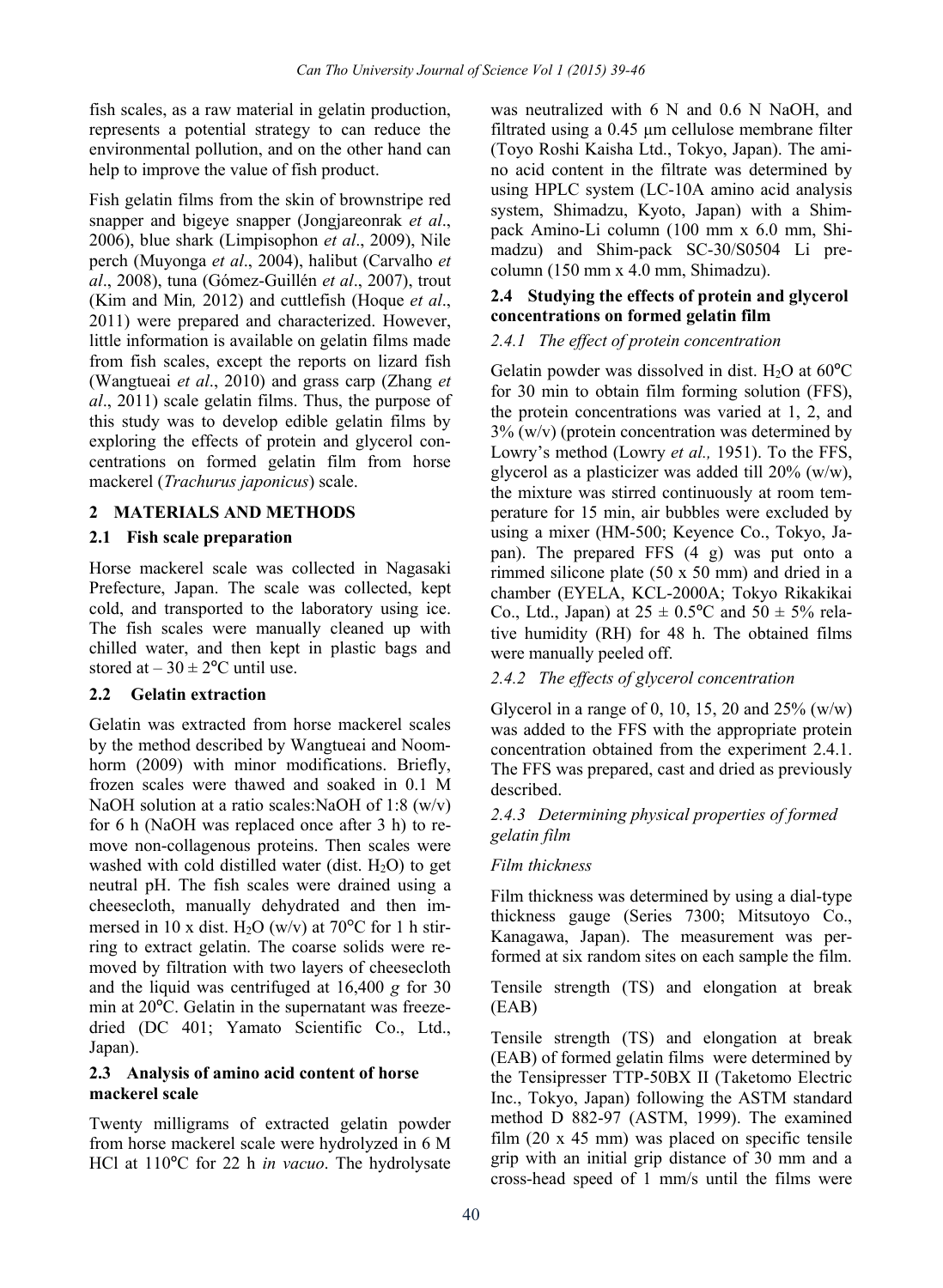disrupted. TS and EAB were calculated by the following equations:

TS (MPa) = (Maximum load (N) samples)/(Initial cross-sectional area  $(m<sup>2</sup>)$ )

EAB  $(\%)$  = (Film length (mm) at rupture x 100)/(Initial grip length of (mm))

#### *Water vapor permeability*

Water vapor permeability (WVP) of formed gelatin films was determined by the ASTM standard test method (1983) as reported by Gontard *et al*. (1992). Each film was hold onto a glass cup (diameter of 5 cm) containing silica gel (0% relative humidity) with silicon vacuum grease and a plastic band. The cups were placed in a desiccator with saturated water (100% relative humidity) and put in ventilated chamber at 30ºC. The cups with films were weighed at initial time and every 1 h during 9 h. Six replications was performed for each sample. Water vapor permeability of gelatin film (expressed as a  $gm^{-1}s^{-1}Pa^{-1}$ ) was calculated by the following equation (McHugh *et al*., 1993):

$$
WVP = w. x.A^{-1}.t^{-1}.\Delta P^{-1}
$$

Where *w* is weight gain (g) of the cup,  $x$  is film thickness (m),  $A =$  area of exposed film (m<sup>2</sup>), t is time of gain (s), *∆P* is vapor pressure gradient (Pa) between inner and outer surface of the film.

#### *Light transmission*

The transmission effects of ultraviolet (UV) and visible light on the formed gelatin films was measured at different wavelengths from 200 to 800 nm using a UV-Visible Recording Spectrophotometer (UV-160; Shimadzu Co., Kyoto, Japan) following the method described by Fang *et al*. (2002).

#### *SDS-PAGE analysis*

SDS-PAGE analysis of formed gelatin films from horse mackerel scale was conducted according to the method of Limpisophon *et al*. (2009) with modifications. Film samples (50 mg) were mixed with 5 ml of 1% SDS solution (w/v) and shaken continuously at ambient temperature for 16 h. Supernatants obtained after centrifugation at 5000 *g* for 5 min at 20ºC were subjected to SDS-PAGE. The samples (10  $\mu$ L) were loaded onto 7.5% running polyacrylamide gel at a constant current 20 mA for 75 min. The gel was fixed in the solution of 25% (v/v) methanol and 5% (v/v) acetic acid for 30 min then stained with 0.1% (w/v) Coomassie blue  $R - 250$  in 30% (v/v) methanol and 10% (v/v) acetic acid and destained with 30% (v/v) methanol and

10% (v/v) acetic acid. High molecular weight markers (Sigma Chemical Co., St. Louis, Mo, USA) were used to estimate the molecular weights of proteins.

#### **2.5 Data analysis**

The obtained data were presented as mean  $\pm$  standard deviation with 6 replications. An analysis of variance (ANOVA) of the data was performed by using SPSS software (SPSS 11.5 for Windows).

#### **3 RESULTS AND DISCUSSION**

## **3.1 Amino acid content in horse mackerel scale gelatin**

The amino acid composition of horse mackerel scale gelatin powder was presented in the Table 1. Glycine, the dominant amino acid in horse mackerel scale gelatin, accounted for 30% of total amino acids. Imino acid contents (proline and hydroxyproline) (178 residues per 1000 residues) were greater than those from grass carp scales (94 residues per 1000 residues) (Zhang *et al*., 2011) but lower than those of lizardfish scale gelatin (205 residues per 1000 residues) (Wangtueai and Noomhorm, 2009) and mammalian skin gelatin (216-225 residues per 1000 residues) (Avena-Bustillos *et al*., 2006). Imino acids have a significant function in the triple helical structure of gelatin and affect the gel strength of gelatin gel (Ward and Courts, 1977; Zhang *et al*., 2011). Most fish gelatins have lower amino acid content than mammalian gelatins, explaining the poor gelling ability in comparison with mammalian gelatins. Notably, horse mackerel scale gelatin contained slightly higher hydrophobic amino acids (653 residues per 1000 residues) compared to commercial mammalian (pork), cold-water fish (haddock) and warmwater fish (catfish) skin gelatins (651, 647 and 649 residues per 1000 residues, respectively) (Avena-Bustillos *et al*., 2006).

## **3.2 Effect of protein concentration on horse mackerel scale gelatin film**

#### *3.2.1 Tensile strength and elongation at break*

Tensile strength (TS) and elongation at break (EAB) of horse mackerel scale gelatin films at different protein concentrations were presented in the Table 2. The TS of scale gelatin films increased from  $19.4 \pm 4.75$  MPa to  $36.8 \pm 4.13$  MPa and the EAB increased from  $38.8 \pm 9.77\%$  to  $48.8 \pm 9.23\%$ with increasing protein concentration and reached the highest at 2% protein concentration. The increasing protein content might result in the better interaction of proteins forming the films, as the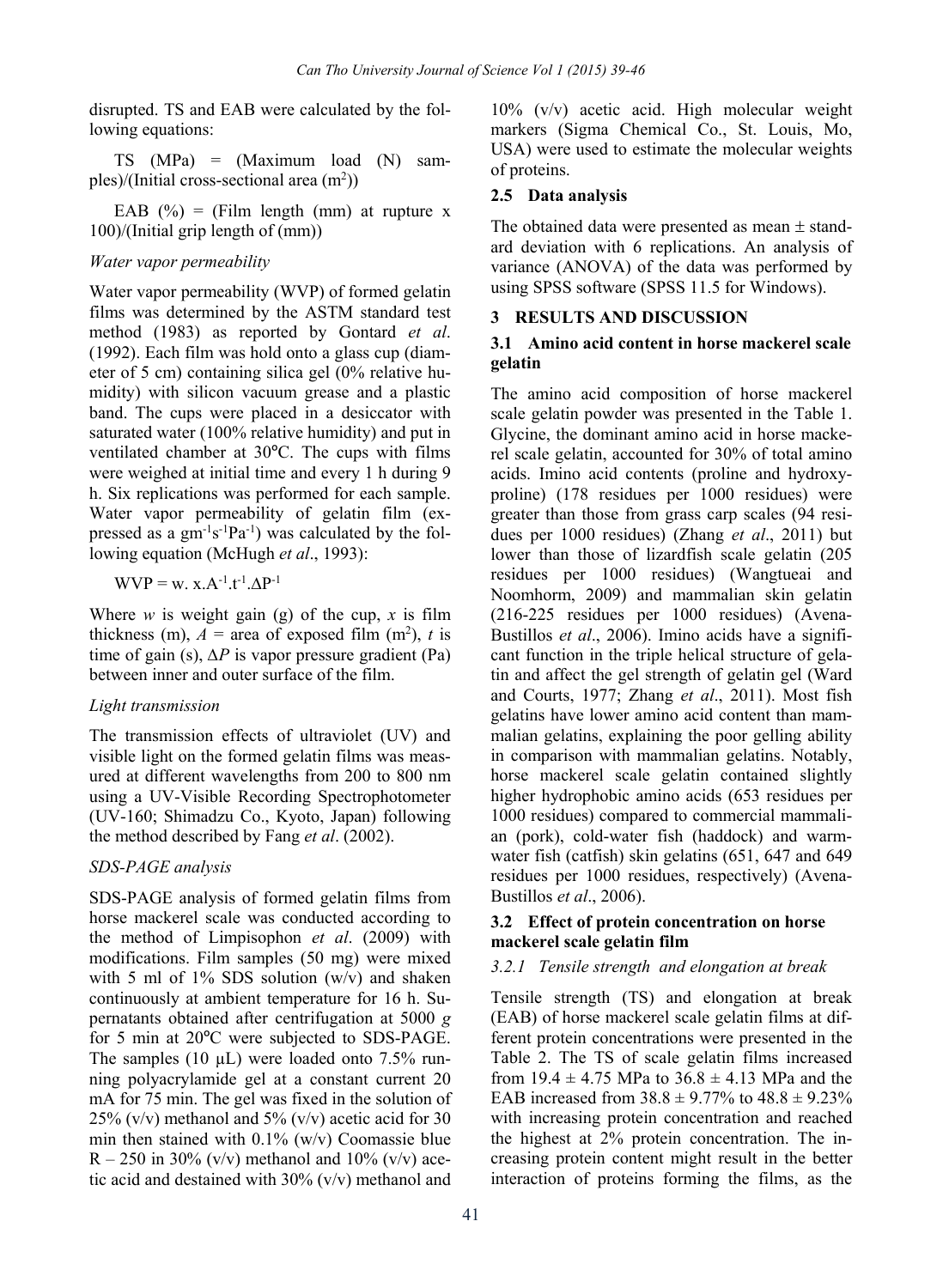result it improved flexibility and mechanical properties of films (Jongjareonrak *et al*., 2006). The high values of TS and EAB of horse mackerel scale gelatin films was similar to the skin gelatin films from brownstripe red snapper and bigeye snapper (Jongjareonrak *et al*., 2006).

#### *3.2.2 Water vapor permeability (WVP)*

The effect of various protein concentrations on the WVP values of scale gelatin films is shown in Table 2. The WVP of scale gelatin films increased from 0.46  $\pm$  0.05 to 1.51  $\pm$  0.07 x10<sup>-10</sup> gm<sup>-1</sup>Pa<sup>-1</sup>s<sup>-1</sup> with increasing protein concentration. Notably, greater WVP values were observed in gelatin films with increased thickness. However, the mean WVP value of horse mackerel scale gelatin films  $(0.98 \pm 0.07 \text{ x}10^{-10} \text{ gm}^{-1} \text{Pa}^{-1} \text{s}^{-1})$  was lower than that of skin gelatin films from brownstripe red snapper and bigeye snapper  $(1.22 \pm 0.11 \text{ x}10^{-10} \text{ gm}^{-1}\text{Pa}^{-1}\text{s}^{-1})$ and  $1.33 \pm 0.04 \times 10^{-10} \text{ gm}^{-1} \text{Pa}^{-1} \text{s}^{-1}$ , respectively) (Jongjareonrak *et al*., 2006) at the same protein concentration (2%). We cannot find critical reasons for the lower WVP values of horse mackerel gelatin film when compare with others gelatin film at similar protein content in FFS. However, it might be explained by the slightly higher amount of hydrophobic amino acids in horse mackerel scale gelatin comparable with commercial mammalian, cold-water fish and warm-water fish skin gelatins (Avena-Bustillos *et al*., 2006).

| Amino acid               | <b>Residues/1000 residues</b> |
|--------------------------|-------------------------------|
| Aspartic acid            | $49 \pm 2$                    |
| Threonine                | $25 \pm 2$                    |
| Serine                   | $33 \pm 2$                    |
| Glutamic acid            | $71 \pm 3$                    |
| Glycine                  | $322 \pm 5$                   |
| Alanine                  | $131 \pm 3$                   |
| Valine                   | $21 \pm 2$                    |
| Methionine               | $17 \pm 2$                    |
| Isoleucine               | $10 \pm 2$                    |
| Leucine                  | $23 \pm 3$                    |
| Tyrosine                 | $2 \pm 1$                     |
| Phenylalanine            | $18 \pm 2$                    |
| Hydrolysine              | $10 \pm 1$                    |
| Lysine                   | $32 \pm 3$                    |
| Histidine                | $7 \pm 2$                     |
| Arginine                 | $51 \pm 4$                    |
| Hydroxyproline           | $67 \pm 3$                    |
| Proline                  | $111 \pm 7$                   |
| Imino acids <sup>*</sup> | $178 \pm 9$                   |
| Hydrophobic amino        | 653                           |
| acids <sup>*</sup>       |                               |

**Table 1: Amino acid composition of gelatin from horse mackerel scale** 

*Data are expressed as mean ± standard deviation (n=3)* 

*\* indicates total hydroxyproline and proline* 

*\*\*indicates total glycine, alanine, valine, methionine, isoleucine, leucine, phenylalanine and proline* 

Table 2: Effect of FFS<sup>\*</sup> protein concentration on thickness, tensile strength (TS), elongation at break (EAB) **and water vapor permeability (WVP) of scale gelatin films** 

| <b>Protein concentration</b> | Thickness (µm)               | TS (MPa)                | EAB $(%)$                     | WVP $(x10^{-10}gm^{-1}Pa^{-1}s^{-1})$ |
|------------------------------|------------------------------|-------------------------|-------------------------------|---------------------------------------|
| $1\%$                        | $10.7 \pm 0.33$ <sup>a</sup> | $19.4 \pm 4.75^{\circ}$ | $38.8 \pm 9.77$ <sup>a</sup>  | $0.46 \pm 0.05^{\circ}$               |
| $2\%$                        | $23.6 \pm 0.52^b$            | $36.5 \pm 3.66^{ab}$    | $46.1 \pm 7.44$ <sup>ab</sup> | $0.98 \pm 0.07^{\circ}$               |
| 3%                           | $38.5 \pm 0.71$ °            | $36.8 \pm 4.13^b$       | $48.8 \pm 9.23^b$             | $1.51 \pm 0.07$ °                     |

*\*1 FFS means film-forming solution* 

*Data are expressed as mean ± standard deviation (n=6)* 

*Different superscripts in the same column indicate statistical differences (p < 0.05)* 

*3.2.3 Light transmission of scale gelatin film (%)* 

The effect of protein concentration on the light transmission of gelatin films from horse mackerel scale is shown in Table 3. Light transmission at each wavelength from 200 to 800 nm decreased

with increasing protein concentration. A likely explanation is that gelatin films with greater thickness would absorb the light more effectively than those with lower thickness, leading to low light transmission in both the UV and visible ranges (Jongjareonrak *et al*., 2006).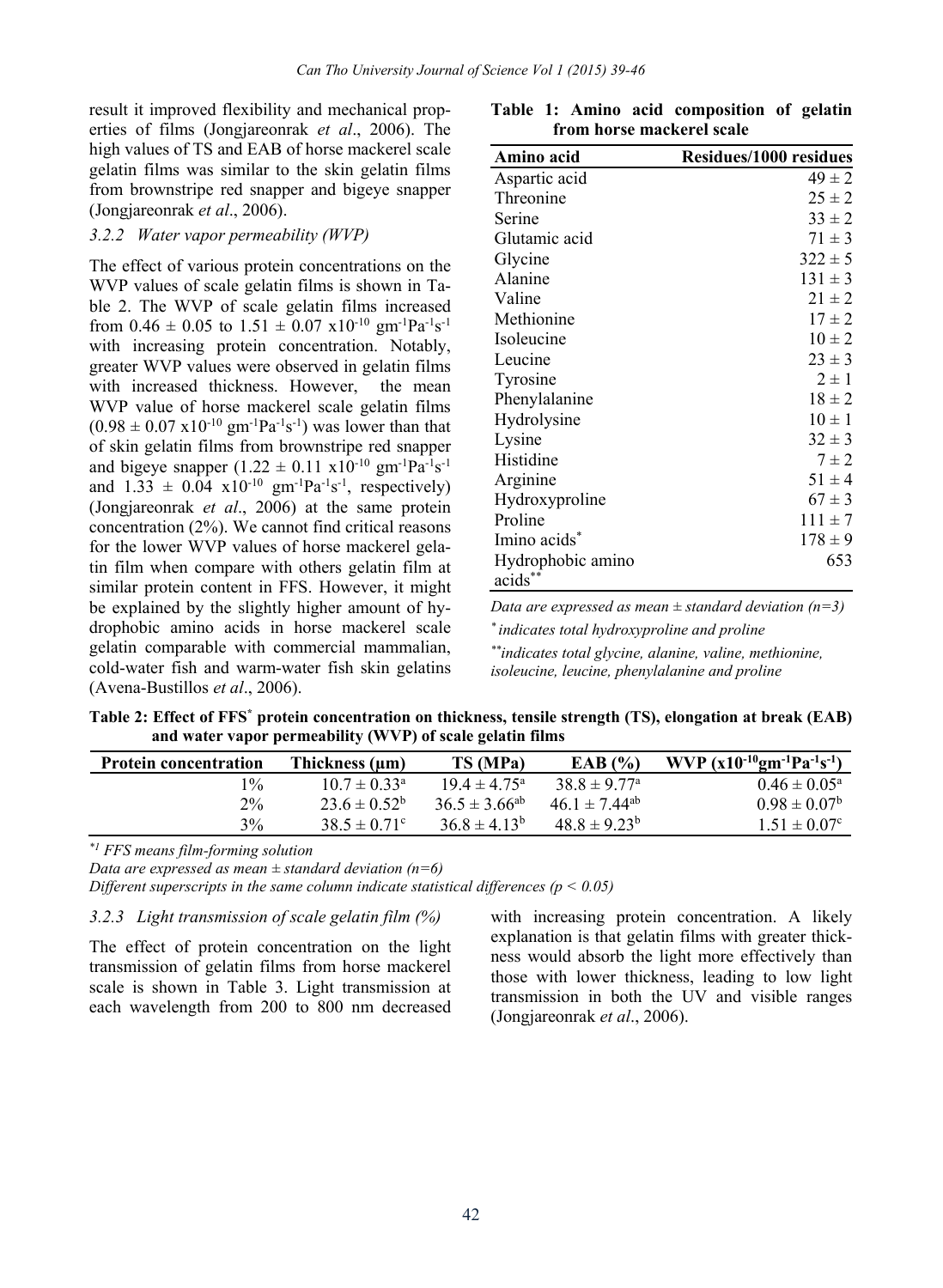| <b>Protein con-</b> | Light transmission at different wavelength (nm) |                                                                                                               |     |     |                                                                                                                                        |                                                                                                                                   |                         |
|---------------------|-------------------------------------------------|---------------------------------------------------------------------------------------------------------------|-----|-----|----------------------------------------------------------------------------------------------------------------------------------------|-----------------------------------------------------------------------------------------------------------------------------------|-------------------------|
| centration          | - 200                                           | 280                                                                                                           | 350 | 400 | 500                                                                                                                                    | 600                                                                                                                               | 800                     |
|                     |                                                 |                                                                                                               |     |     |                                                                                                                                        | $1\%$ 0.3 $23.2 \pm 0.89^{\circ}$ $34.3 \pm 1.51^{\circ}$ $59.4 \pm 1.07^{\circ}$ $69.7 \pm 0.88^{\circ}$ $75.1 \pm 0.82^{\circ}$ | $80.6 \pm 0.87^{\rm b}$ |
|                     |                                                 | $2\%$ 0.3 16.4 ± 2.51 <sup>a</sup> 30.4 ± 2.78 <sup>a</sup> 52.7 ± 1.14 <sup>a</sup> 62.6 ± 1.58 <sup>b</sup> |     |     |                                                                                                                                        | $69.4 \pm 2.12^a$                                                                                                                 | $75.8 + 2.03a$          |
|                     |                                                 |                                                                                                               |     |     | $3\%$ 0.3 11.8 ± 1.57 <sup>a</sup> 29.0 ± 1.91 <sup>a</sup> 47.2 ± 0.96 <sup>a</sup> 55.2 ± 1.79 <sup>a</sup> 78.6 ± 1.24 <sup>c</sup> |                                                                                                                                   | $80.0 \pm 1.43^b$       |

**Table 3: Effect of protein concentration on the light transmission (%) of gelatin films** 

*Data are expressed as mean ± standard deviation (n=6)* 

*Different superscripts in the same column indicate statistical differences (p < 0.05)*

## *3.2.4 SDS-PAGE*

Protein patterns of gelatin films prepared with different protein concentrations in Fig.1 showed that all gelatin films consisted of two different  $\alpha$  chains, α1 and α2, as well as a β component. Furthermore, there were no differences in patterns among the films. Limpisophon *et al*. (2009) reported no differences in the protein patterns of gelatin films from under-utilized blue shark skin prepared with

various protein concentrations.

From this study, it was revealed that gelatin film prepared with 2% protein concentration had similar values of TS and EAB and the lowest WVP values comparable with film had 3% protein concentration. Therefore, gelatin film from a 2% protein concentration was used to study the effect of glycerol concentration on properties of gelatin film.



**Fig. 1: SDS-PAGE patterns of gelatin films at varying protein concentrations (1, 2 and 3%) in filmforming solution (FFS)** 

*"M" means protein marker* 

### **3.3 Effect of glycerol concentration on properties of gelatin film**

#### *3.3.1 Mechanical properties*

TS and EAB of gelatin film with 2% protein at various glycerol concentrations are shown in Table 4. TS decreased from  $48.1 \pm 1.94$  to  $29.6 \pm 4.12$ 

MPa with increasing glycerol concentration from 0 to 25%. These results were similar to those of the gelatin film from shark skin (Limpisophon *et al*., 2009) and brownstripe red snapper and bigeye snapper (Jongjareonrak *et al*., 2006) at various glycerol concentrations. Gelatin film is hydrophilic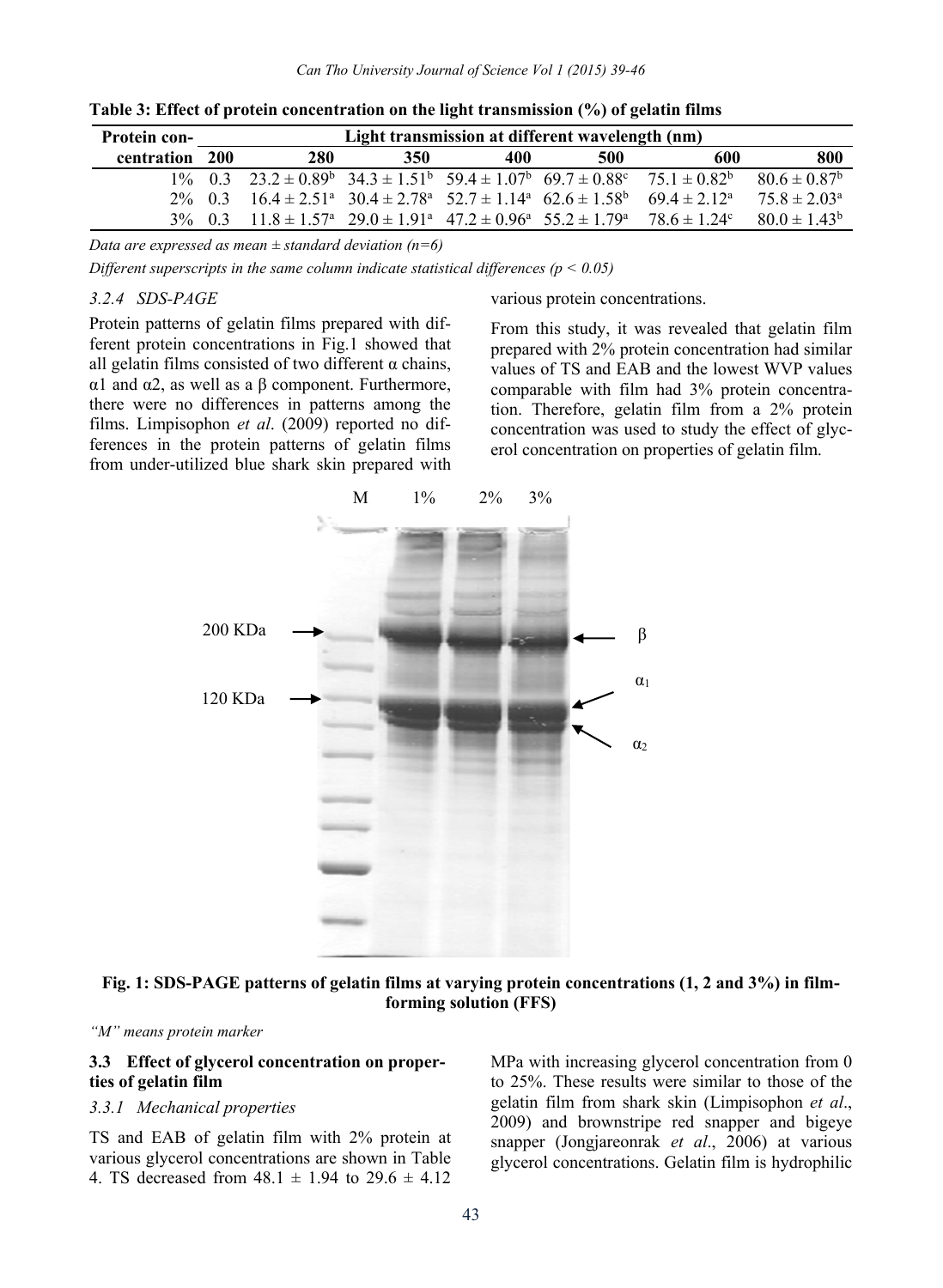and glycerol also adopted hydrophilic characteristics, when adding glycerol into FFS, it could be incorporated in the gelatin film network by estabilishing hydrogen bonds with polar groups of protein (Gontard *et al*., 1993), leading to the reduction of tensile strength of the film.

On the other hand, EAB of gelatin film from horse mackerel scale increased sharply from  $4.22 \pm 1.01$ to  $51.2 \pm 4.99\%$ . The result was in agreement with Limpisophon *et al*. (2009), who reported that the EBA of gelatin film from shark skin increased from 1.57 to 80.4% when glycerol content increased from 0 to 50%. The presence of plasticizer caused a reduction of intermolecular interaction and also increased the mobility of macromolecules (Gontard *et al*., 1993). Furthermore, the moisture content of gelatin film increased with increasing the plasticizer concentration because of its high hygroscopic characteristics (Sobral *et al*., 1999).

**Table 4: The effects of glycerol concentrations on thickness, tensile strength (TS), elongation at break (EAB) and water vapor permeability (WVP) of scale gelatin film** 

| Glycerol concentration (%) | Thickness (um) | TS (MPa)                                                                         | EAB (%) WVP $(x10^{-10}gm^{-1}Pa^{-1}s^{-1})$ |
|----------------------------|----------------|----------------------------------------------------------------------------------|-----------------------------------------------|
| $0\%$                      |                | $18.9 \pm 0.36^{\circ}$ 48.1 $\pm 1.94^{\circ}$ 4.22 $\pm 1.01^{\circ}$          | $0.74 \pm 0.07^{\circ}$                       |
| 10%                        |                | $19.7 \pm 0.45^{\circ}$ $45.1 \pm 2.41^{\circ}$ $15.1 \pm 1.99^{\circ}$          | $0.79 \pm 0.06^{\circ}$                       |
| 15%                        |                | $21.6 \pm 0.38^{\circ}$ $39.9 \pm 3.12^{\circ}$ $28.1 \pm 2.59^{\circ}$          | $0.89 \pm 0.03^b$                             |
| 20%                        |                | $23.6 \pm 0.52^{\text{d}}$ $36.5 \pm 3.66^{\text{b}}$ $46.1 \pm 7.44^{\text{d}}$ | $0.98 \pm 0.07$ °                             |
| 25%                        |                | $24.4 \pm 0.33^{\circ}$ $29.6 \pm 4.12^{\circ}$ $51.2 \pm 4.99^{\circ}$          | $1.08 \pm 0.11$ <sup>d</sup>                  |

*Data are expressed as mean ± standard deviation (n=6)* 

*Different superscripts in the same column indicate statistical differences (p < 0.05)* 

#### *3.3.2 Water vapor permeability*

WVP of films prepared from gelatin of horse mackerel scale at different glycerol contents is presented in Table 4. WVP values of films with 10% glycerol and that without glycerol were no significant difference (*p*>0.05). WVP of films increased with increasing glycerol levels ( $p$ <0.05). Glycerol, a hygroscopic plasticizer with three hydroxyl groups (-OH), was able to attract water to the gelatin film system, leading to increasing WVP of the film (Sobral *et al*., 1999; Limpisophon *et al*., 2009). Furthermore, when glycerol level increased the free volume of the gel system also elevated, this enhanced the mobility of polypeptide chains due to the insertion of glycerol molecules between them. Therefore, the network structure of films became less dense and more permeable (Gontard *et al*., 1993). The increase of WVP of horse mackerel scale gelatin films with increasing glycerol concentration was also observed in skin gelatin films from shark (Limpisophon *et al*., 2009), brownstripe red snapper and big snapper (Jongjareonrak *et al*., 2006) and cuttlefish (Hoque *et al*., 2011).

#### *3.3.3 Light transmission*

Transmission of UV and visible light at selected wavelength in the range of 200-800 nm to gelatin film from scale of horse mackerel at different glycerol contents is shown in Table 5. Transmission in visible range (350-800 nm) of gelatin films was from  $28.1 \pm 1.12$  to  $79.6 \pm 1.15$ %. The transmission of UV light at 280 nm was in the range of 13.8  $\pm$  0.53 – 17.0  $\pm$  1.41%. Very low transmission (0.3%) was found at 200 nm. The similar results were also observed for skin gelatin film from shark (Limpisophon *et al*., 2009), brownstripe red snapper and big snapper skin (Jongjareonrak *et al*., 2006).

|  | Table 5: Effect of glycerol concentrations on light transmission (%) of horse mackerel scale gelatin films |  |  |  |  |
|--|------------------------------------------------------------------------------------------------------------|--|--|--|--|
|  |                                                                                                            |  |  |  |  |

|         | Light transmission at different wavelength (nm)<br><b>Glycerol</b> |     |            |                                                                                                                     |     |                         |                               |  |
|---------|--------------------------------------------------------------------|-----|------------|---------------------------------------------------------------------------------------------------------------------|-----|-------------------------|-------------------------------|--|
| content | 200                                                                | 280 | <b>350</b> | 400                                                                                                                 | 500 | 600                     | 800                           |  |
| $0\%$   | 0.3                                                                |     |            | $13.8 \pm 0.53^{\circ}$ $28.1 \pm 1.12^{\circ}$ $48.2 \pm 0.62^{\circ}$ $64.2 \pm 5.03^{\circ}$                     |     | $74.3 \pm 1.97^{\rm a}$ | $79.6 \pm 1.15^{\circ}$       |  |
| $10\%$  |                                                                    |     |            | 0.3 $14.4 \pm 1.86^{\text{bc}}$ $29.6 \pm 1.60^{\text{a}}$ $49.4 \pm 3.00^{\text{bc}}$ $63.9 \pm 3.05^{\text{a}}$   |     | $72.2 \pm 0.42^b$       | $78.1 \pm 0.50$ <sup>ab</sup> |  |
| 15%     |                                                                    |     |            | 0.3 $15.8 \pm 1.31^{\text{abc}}$ $30.3 \pm 4.32^{\text{a}}$ $51.1 \pm 1.31^{\text{abc}}$ $63.5 \pm 0.59^{\text{a}}$ |     | $70.0 \pm 0.52$ °       | $76.6 \pm 0.82^{\rm bc}$      |  |
| 20%     |                                                                    |     |            | 0.3 $16.4 \pm 2.51^{ab}$ $30.4 \pm 2.78^a$ $52.7 \pm 1.14^{ab}$ $62.6 \pm 1.58^a$                                   |     | $69.4 \pm 2.12$ °       | $75.8 \pm 2.03$ <sup>c</sup>  |  |
| 25%     | 0.3                                                                |     |            | $17.0 \pm 1.41^{\circ}$ $30.8 \pm 0.66^{\circ}$ $53.5 \pm 5.56^{\circ}$ $60.2 \pm 6.38^{\circ}$                     |     | $69.0 \pm 1.80^{\circ}$ | $75.1 \pm 1.37^{\circ}$       |  |

*Data are expressed as mean ± standard deviation (n=6)* 

*Different superscripts in the same column indicate statistical differences (p < 0.05)*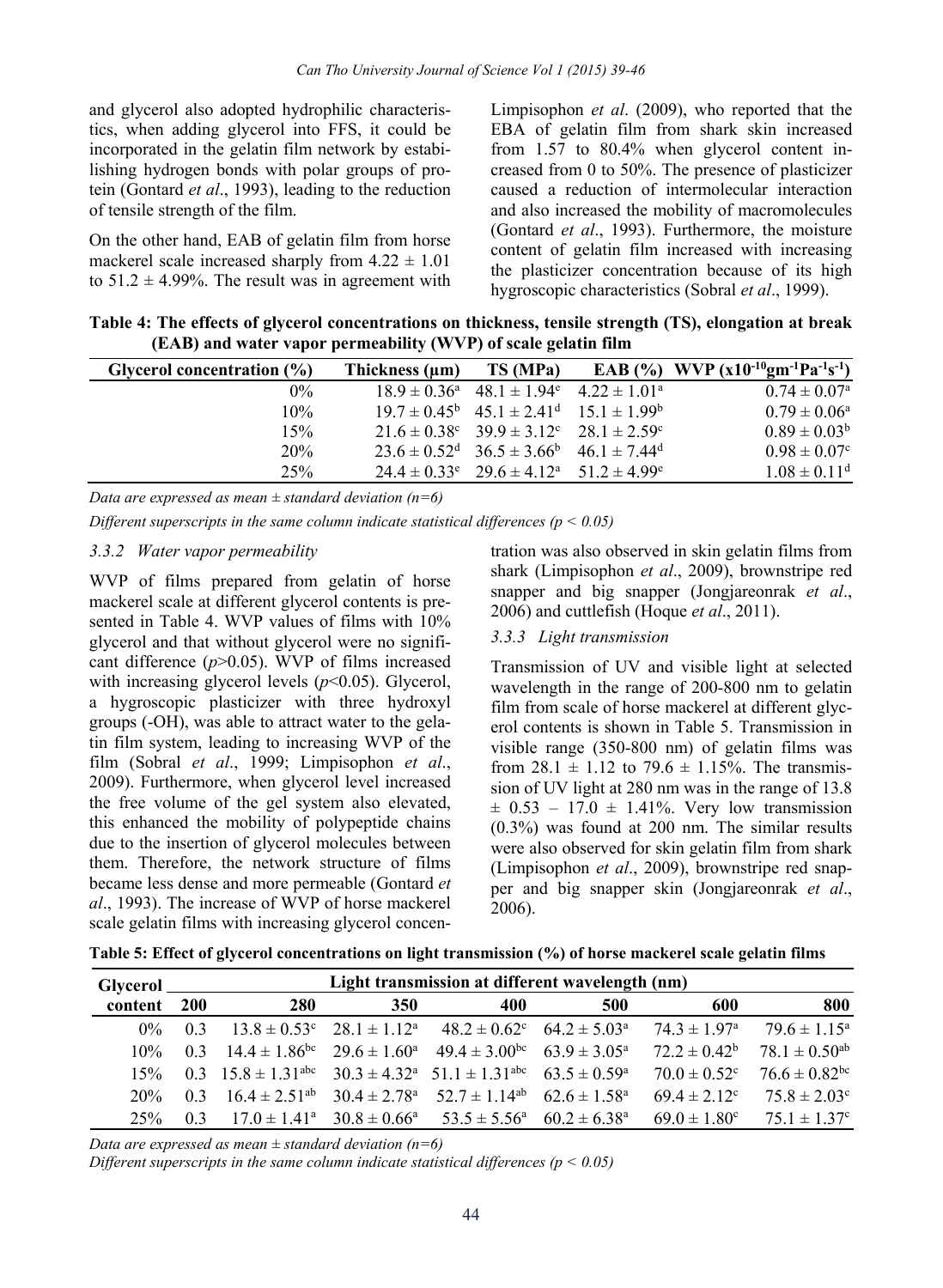## *3.3.4 SDS-PAGE*

 SDS – PAGE patterns of gelatin films from horse mackerel scale at different glycerol concentrations are presented in Fig. 2. The SDS-PAGE patterns showed that all gelatin films at all glycerol concentrations consisted of two different  $\alpha$  chains, α1 and α2, as well as a β component, and there were no differences in patterns among the glycerol content. Limpisophon *et al.* (2009) observed no differences in the protein patterns of gelatin film from under-utilized blue shark skin at various glycerol concentrations. It can be explained that films of all gelatin samples were most likely stabilized by weak bond, especially hydrogen bond. These bonds were destroyed in the presence of SDS as well as mercaptoethanol used for electrophoresis, leading to no differences in protein pattern of gelatin films at different glycerol levels.



## **Fig. 2: SDS-PAGE patterns of gelatin films at different glycerol concentrations (0, 10, 15, 20 and 25%) in film-forming solution (FFS)**

*"M" means protein marker* 

#### **4 CONCLUSIONS**

Properties of gelatin film from horse mackerel scales depend on protein concentration and glycerol content in FFS. Gelatin film with 2% protein concentration and adding 20% glycerol as a plasticizer had high TS and EAB and low WVP values when comparable with gelatin films from the skin of other fishes or mammals do. This film can be modified according to the intended purpose as packaging material in food industry.

#### **REFERENCES**

ASTM. 1983. Standard test method for water vapor transmission of materials. Standard designation E96-E80. In: Annual book of ASTM standards. Philadelphia: ASTM, pp. 761-770.

- ASTM. 1999. Standard test method for tensile properties of thin plastic sheeting. Standard designation D 882-897. In: Annual book of ASTM standards. Philadelphia: ASTM, pp. 163-171.
- Avena-Bustillos, R.J., Olson, C.W., Olson, D.A., Chilou, B., Yee, E., Bechtel, P.J., McHugh, T.H., 2006. Water vapor permeability of mammalian and fish gelatin films. Journal of Food Science. 71(4): 202-207.
- Carvalho, R.A., Sobral, P.J.A., Thomazine, M., Habitante, A.M.Q.B., Giménez, B., Gómez-Guillén, M.C., Montero, P., 2008. Development of edible films based on differently processed Atlantic halibut (*Hippoglossus hippoglossus*) skin gelatin. Food Hydrocolloids. 22(6): 1117-1123.
- Fang, Y., Tung, M.A., Britt, I.J., Yada, S., Dalgleish, D.G., 2002. Tensile and barrier properties of edible films made from whey proteins. Journal of Food Science. 67(1): 188-193.